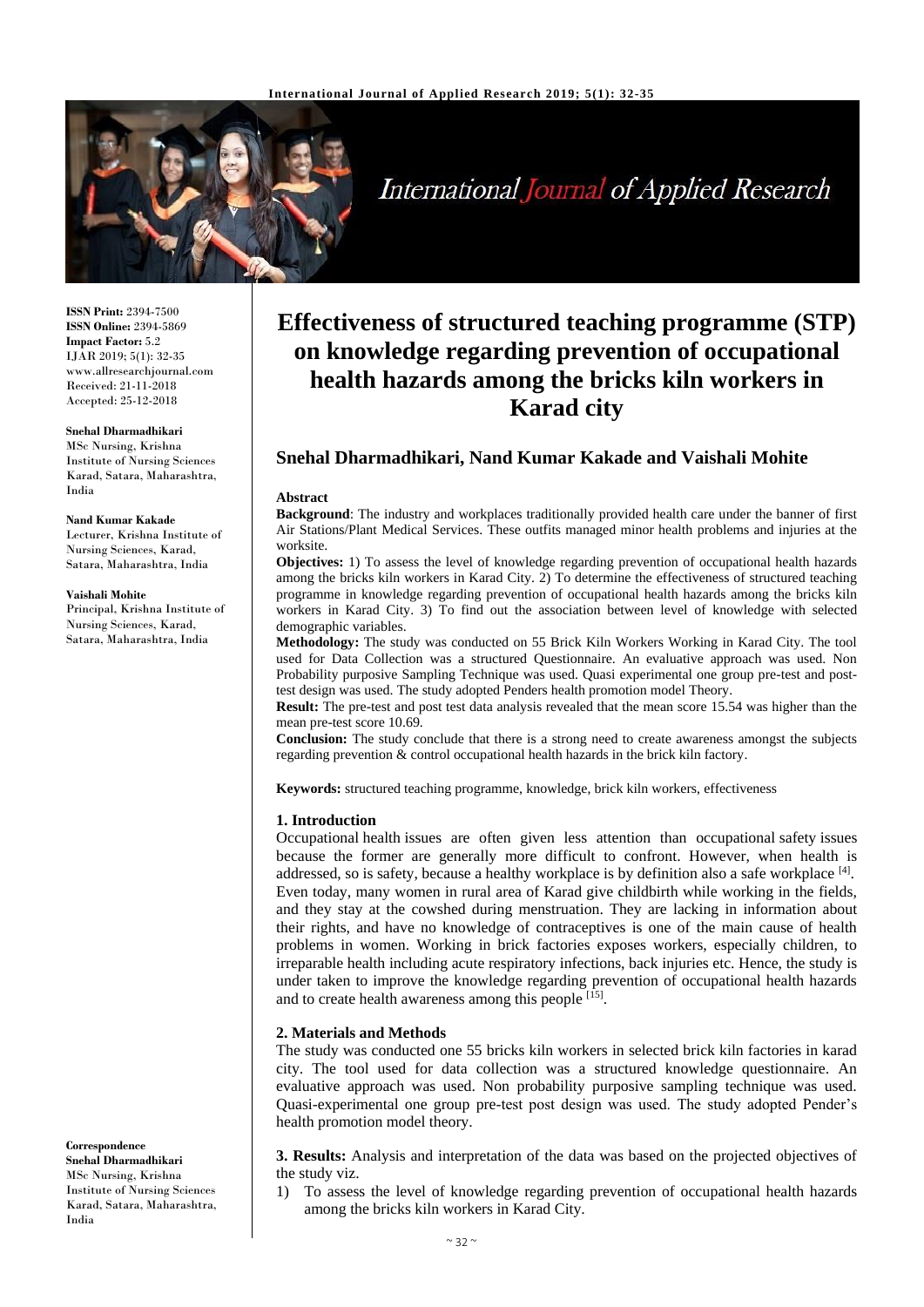- 2) To determine the effectiveness of structured teaching programme in knowledge regarding prevention of occupational health hazards among the bricks kiln workers in Karad City.
- 3) To find out the association between level of knowledge with selected demographic variables.

# **4. Organization of study findings**

Section I: Socio-demographic variables of subject in brick kiln factory workers of brick kiln factories in Karad, Satara District.

### **Section II**

Part I: Knowledge of subject regarding occupational health hazards in the brick kiln factory. This part of tool consists of 15 (questionnaire) knowledge test items covering occupational health hazards in brick kiln factory.

Part II: This part of tool consisted of 10 items on prevention /safety/control measure for occupational health hazards in brick kiln factories.

#### **Total:** 25 Questions

| Sr. No.        | Demographic Variable        | $\mathbf{F}$   | $\frac{0}{0}$    |
|----------------|-----------------------------|----------------|------------------|
| $\mathbf{1}$   | Age in years                |                |                  |
|                | 18 to 30 years              | 30             | 54.5             |
|                | 31 to 40 years              | 15             | 27.2             |
|                | $\overline{41}$ to 60 years | 10             | 18.1             |
| $\mathbf{2}$   | Gender                      |                |                  |
|                | Male                        | 29             | 52.7             |
|                | Female                      | 26             | 47.2             |
| $\overline{3}$ | Education                   |                |                  |
|                | Illiterate                  | 50             | 90.9             |
|                | Middle school Certificate   | $\overline{c}$ | 3.6              |
|                | Primary School              | $\overline{3}$ | 5.4              |
| $\overline{4}$ | Income                      |                |                  |
|                | 3000 to 6000 Rs             | 27             | 49.0             |
|                | 6001 to 9000 Rs             | 28             | 50.9             |
| $\overline{5}$ | Work of experience          |                |                  |
|                | $\mathbf{1}$                | $\overline{4}$ | $\overline{7.2}$ |
|                | $\overline{2}$              | $\overline{2}$ | 3.6              |
|                | $\overline{3}$              | $\overline{2}$ | $\overline{3.6}$ |
|                | $\overline{4}$              | $\overline{6}$ | 10.9             |
|                | 5                           | $\overline{2}$ | $\overline{3.6}$ |
|                | $\overline{6}$              | $\overline{3}$ | 5.4              |
|                | 7                           | $\overline{2}$ | 3.6              |
|                | 8                           | 5              | 9.0              |
|                | 9                           | 11             | 20               |
|                | $\overline{10}$             | 10             | 18.1             |
|                | 12                          | 4              | 7.2              |
|                | 15                          | $\overline{1}$ | 1.8              |
|                | 20                          | $\overline{2}$ | 3.6              |
|                | 30                          | $\overline{1}$ | 1.8              |
| 6              | Diet                        |                |                  |
|                | Vegetarian                  |                |                  |
|                | Non-vegetarian (Mixed Diet) | 100            | 100%             |

**Table 1:** Distribution of subject according to socio-demographic variable N=55

The data presented in table no.1 indicates that majority of the samples (54.4%) belongs to age group of 18 to 30 years. In terms of gender (52.7%) were males, majority hundred percent (100%) of the subjects are taken mixed diet. Educational status of subjects (90.9%) are illiterate. Majority of the family subjects (50.9%) had monthly

income Rs.3000 to 6000. Majority of the work of experience (18.1%) had 10 year experience in working brick kiln factory.

## **Section-II**

Table 2: frequency and distribution of pre-test knowledge score regarding occupational health hazards in the brick kiln factory N=55

| <b>Area of Analysis</b>                                                                             | <b>Particular</b> | Score | Mean  | <b>Median</b> | <b>SD</b>              | "p" value | "T" value      |
|-----------------------------------------------------------------------------------------------------|-------------------|-------|-------|---------------|------------------------|-----------|----------------|
| Part 1: Knowledge regarding occupational health                                                     | Good              | 00    | 18.33 | 22            | 16.8<br>0 <sup>3</sup> | 0.1994    | 1.890          |
| hazards in the brick kiln factory.                                                                  | Average           | 22    |       |               |                        |           | (2df)          |
|                                                                                                     | Poor              | 33    |       |               |                        |           |                |
|                                                                                                     | Good              |       | 18.33 |               | 25.7<br>36             | 0.3426    | 1.234<br>(2df) |
| <b>Part 2:</b> Knowledge on prevention of occupational<br>health hazards in the brick kiln factory. | Average           | 48    |       |               |                        |           |                |
|                                                                                                     | Poor              |       |       |               |                        |           |                |

Above the depicts that the knowledge regarding occupational health hazards in brick kiln factories mean (18.33) & median (22) whereas knowledge on prevention of

occupational health hazards in brick kiln factories mean (18.33) & median (5).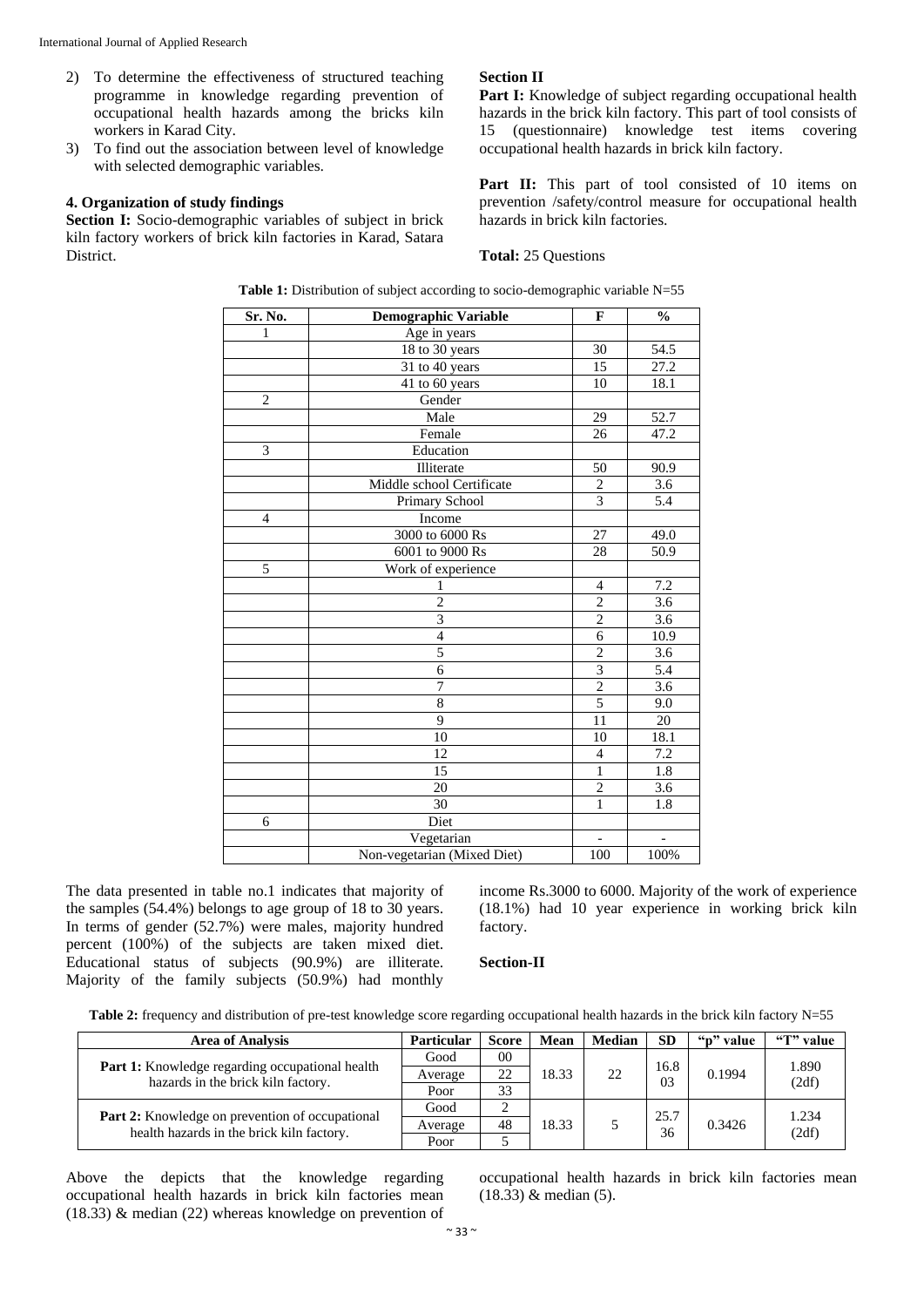**Table 3:** Statistical Significance of knowledge on occupational health hazards among bricks kiln workers before and after STP. N=55

| Variable  |       | <b>Pre-test</b>              |       | Post-test                    |       |
|-----------|-------|------------------------------|-------|------------------------------|-------|
|           | Mean  | <b>Standard</b><br>deviation | Mean  | <b>Standard</b><br>deviation | 22.13 |
| Knowledge | 10.69 | .85                          | 15.54 | .41                          |       |

The data presented in table No 11 indicated that the knowledge regarding occupational health hazards in brick kiln factories Pre-test mean (10.69), SD (1.85) & The

knowledge regarding occupational health hazards in brick kiln factories Post-test mean (15.54), SD (1.41), paired "T" value indicated that (22.136).

**Table 4:** Level of knowledge on Occupational health hazards among Bricks Kiln Workers in pre-test  $&$  post-test. N = 55

| Sr. | <b>Level of Knowledge</b>      |   |               | <b>Pre Test   Post Test</b> |               |
|-----|--------------------------------|---|---------------|-----------------------------|---------------|
| No  |                                | F | $\frac{0}{0}$ | F                           | $\frac{0}{0}$ |
|     | Inadequate (50 and below)      |   | 85 %          |                             | 2%            |
|     | Moderately adequate (51 to 75) |   | 15 %          |                             | 96 %          |
|     | Adequate (Above 75)            |   | $0\%$         |                             | 2 %           |
|     | Total                          |   |               |                             |               |

**Table 6:** Association between the knowledge and socio-demographic variable of brick kin factory workers N=55

| Sr. No.        | <b>Demographic Variable</b> | $\mathbf{F}$            | $\frac{0}{0}$    | Chi-square | Df           | P-value                 |
|----------------|-----------------------------|-------------------------|------------------|------------|--------------|-------------------------|
| 1              | Age in years                |                         |                  |            |              |                         |
|                | 18 to 30 years              | 30                      | 54.5             |            |              |                         |
|                | 31 to 40 years              | 15                      | 27.2             | 1.730      | 2            | 0.4211<br><b>NS</b>     |
|                | 41 to 60 years              | 10                      | 18.1             |            |              |                         |
| $\overline{c}$ | Gender                      |                         |                  |            |              |                         |
|                | Male and Female             | 55                      | 100              | 0.006      | $\mathbf{1}$ | 0.9373 NS               |
| $\overline{3}$ | Education                   |                         |                  |            |              |                         |
|                | Illiterate                  | 50                      | 90.9             |            |              |                         |
|                | Middle school Certify       | $\overline{c}$          | $\overline{3.6}$ | 12.764     | 2            | 0.0017<br>S             |
|                | Primary School              | $\overline{3}$          | 5.4              |            |              |                         |
| $\overline{4}$ | Income                      |                         |                  |            |              |                         |
|                | 3000 to 6000 Rs             | 27                      | 49.0             |            |              | 0.1572                  |
|                | 6001 to 9000 Rs             | 28                      | 50.9             | 2.001      | $\mathbf{1}$ | <b>NS</b>               |
| 5              | Work of experience          |                         |                  |            |              |                         |
|                | 1                           | $\overline{4}$          | 7.2              |            |              | 0.7604<br><b>NS</b>     |
|                | $\overline{2}$              | $\overline{c}$          | 3.6              |            |              |                         |
|                | $\overline{3}$              | $\overline{2}$          | 3.6              |            |              |                         |
|                | $\overline{4}$              | 6                       | 10.9             |            |              |                         |
|                | 5                           | $\overline{c}$          | 3.6              |            |              |                         |
|                | 6                           | $\overline{\mathbf{3}}$ | 5.4              |            | 13           |                         |
|                | 7                           | $\overline{2}$          | 3.6              |            |              |                         |
|                | $\overline{8}$              | 5                       | 9.0              | 9.815      |              |                         |
|                | $\overline{9}$              | 11                      | 20               |            |              |                         |
|                | 10                          | 10                      | 18.1             |            |              |                         |
|                | 12                          | $\overline{4}$          | $\overline{7.2}$ |            |              |                         |
|                | 15                          | $\mathbf{1}$            | 1.8              |            |              |                         |
|                | 20                          | $\overline{2}$          | 3.6              |            |              |                         |
|                | 30                          | $\mathbf{1}$            | 1.8              |            |              |                         |
| 6              | Diet                        |                         |                  |            |              |                         |
|                | Vegetarian                  |                         |                  |            |              | < 0.0001<br>$\mathbf S$ |
|                | Non-vegetarian (Mixed Diet) | 100                     | 100%             |            |              |                         |

Calculated value " $\chi^{2}$ " shows that in there was statistically significant association between Education (P< 0, 0017) and Diet (P<0.0001) level of significance regarding occupational health hazards in the brick kiln factory. Therefore, Education plays an important role in lack of knowledge regarding occupational health hazards in the brick kiln workers.

#### **5. Discussion**

In the present study Mean, Standard Deviation of total knowledge score of brick kiln workers was 10.69+ 1.85, which was increased in post test score  $15.54 \pm 1.41$  with the mean difference 4.85. Paired t value is 22.13 showing that structured Teaching Programme was Effective. The above findings were supported by a similar cross sectional study was done by Dr. Sujata Patil *et al*. The sample size was 79 selected by Non probability purposive sampling technique.

**Majority findings:** Morbidities like muscular disorders,

respiratory illnesses, allergies, digestive disorders were significantly higher in brick kiln workers than controls (p<0.001) Addiction was significantly higher in brick kiln workers than the controls (p<0.0001).

Conducted study at Mumbai Found that, Musculoskeletal problems like 26.7% of workers had no health problems. Majority (58.7%), Respiratory problems like cough, cold, Asthma (11.1%).

A cross section study was conducted at Lokmanya Medical Research Centre Chinchwad, Pune. The study Found that respiratory illness, noise, heat, lack of head protection (injury) and dust exposure as important hazards at the brickmanufacturing sites.

#### **6. Conclusion**

Based on finding of the study, the following conclusions were drawn. This study was identified two major issues for which dissertation of information to the population could make a difference. The education factor had an influence